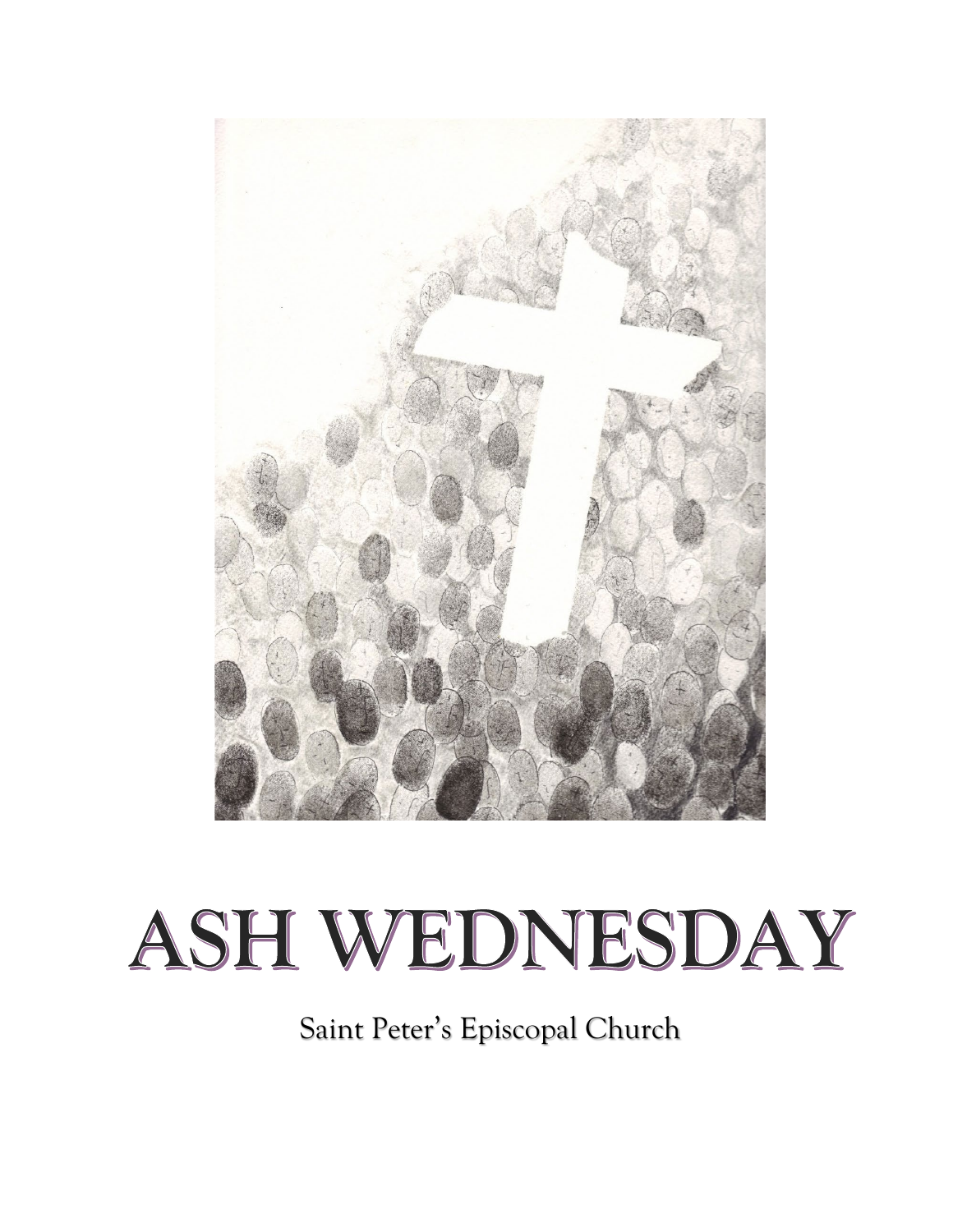*Welcome to Saint Peter's, and welcome to the beginning of the Season of Lent.*

*As we begin this penitential season, we fix our eyes on the Cross of Christ, and we relearn to place our trust in the God who raised him from the dead. These forty days are a gift from God for the nurturing of our faith and the orienting of our hopes, as we await the glorious celebration of Easter.*

*As we come together to worship this morning, we invite you to sit quietly and pray that God would move in our hearts and minds today, and that we would be open to hearing and seeing all that God has in store.*

*The prayer below is the conclusion to T.S. Eliot's* **Ash Wednesday***, and it makes a suitable prayer for centering ourselves and opening ourselves to God's presence in worship today.*

This is the time of tension between dying and birth The place of solitude where three dreams cross Between blue rocks But when the voices shaken from the yew-tree drift away Let the other yew be shaken and reply. Blessèd sister, holy mother, spirit of the fountain, spirit of the garden, Suffer us not to mock ourselves with falsehood Teach us to care and not to care Teach us to sit still Even among these rocks, Our peace in His will And even among these rocks Sister, mother And spirit of the river, spirit of the sea, Suffer me not to be separated And let my cry come unto Thee.

T. S. ELIOT (1888-1956)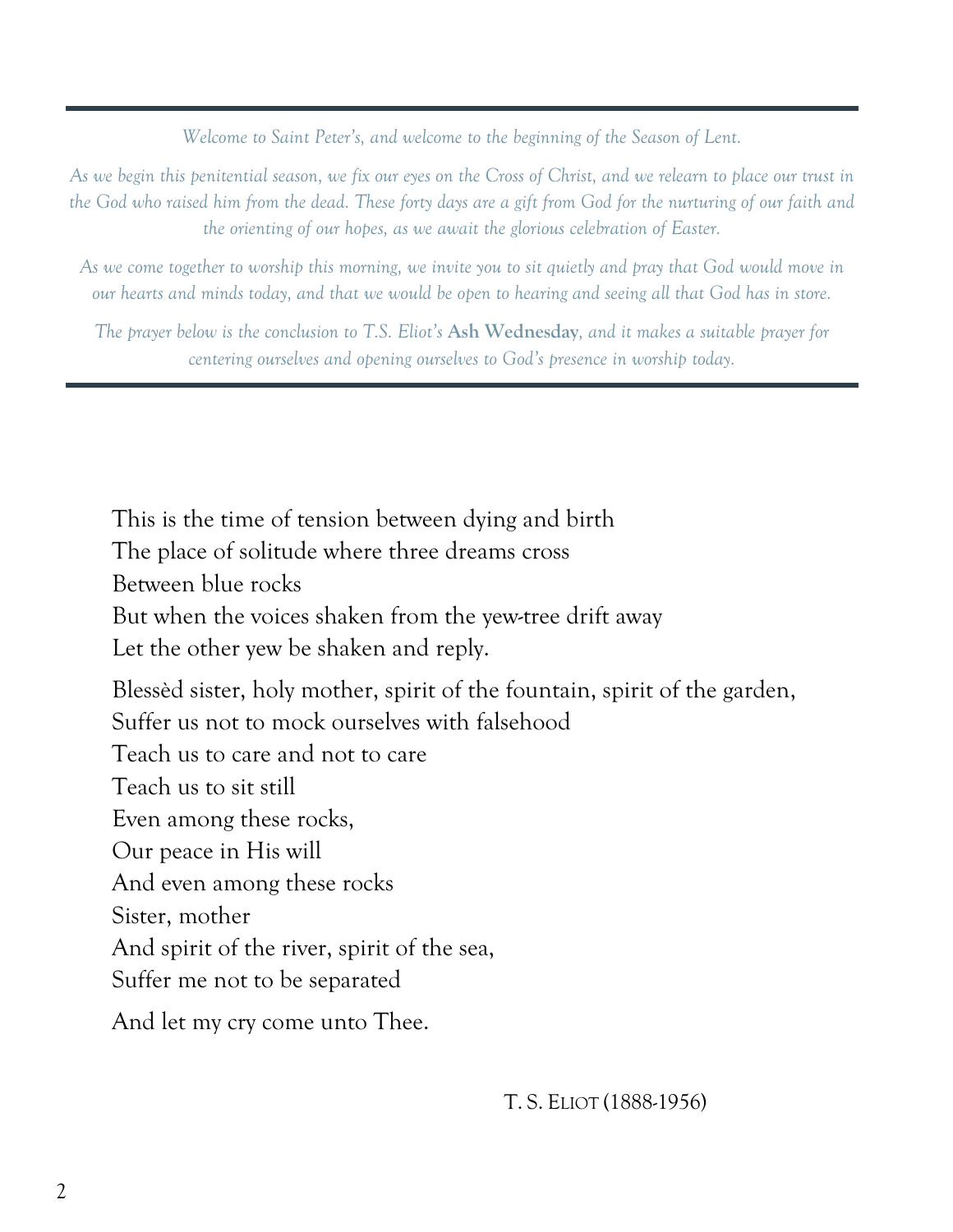## **THE HOLY EUCHARIST**

*On this Solemn Occasion, the beginning of our service is altered to make way for the "invitation" that follows. The readings and prayers highlight the solemnity of that invitation, reminding us that we are creatures dependent on the God who created us—that we need his grace and power to overcome the sin that separates us from God and from one another.* 

| Prelude           | Gymnopedie No. 1              | Erik Satie |
|-------------------|-------------------------------|------------|
| Processional Hymn | The glory of these forty days | Hymn $143$ |

## **The Word of God**

*The people standing, the Celebrant says*

Bless the Lord who forgives all our sins. *People* **His mercy endures for ever.**

*The Celebrant says*

Let us pray.

Almighty and everlasting God, you hate nothing you have made and forgive the sins of all who are penitent: Create and make in us new and contrite hearts, that we, worthily lamenting our sins and acknowledging our wretchedness, may obtain of you, the God of all mercy, perfect remission and forgiveness; through Jesus Christ our Lord, who lives and reigns with you and the Holy Spirit, one God, for ever and ever. *Amen.*

*All are seated for the lessons.*

#### **The First Reading** Joel 2:1-2, 12-17

*Reader* A Reading from the Book of Joel.

Blow the trumpet in Zion; sound the alarm on my holy mountain! Let all the inhabitants of the land tremble, for the day of the LORD is coming, it is near—a day of darkness and gloom, a day of clouds and thick darkness! Like blackness spread upon the mountains a great and powerful army comes; there has never been from of old, nor will be again after them in ages to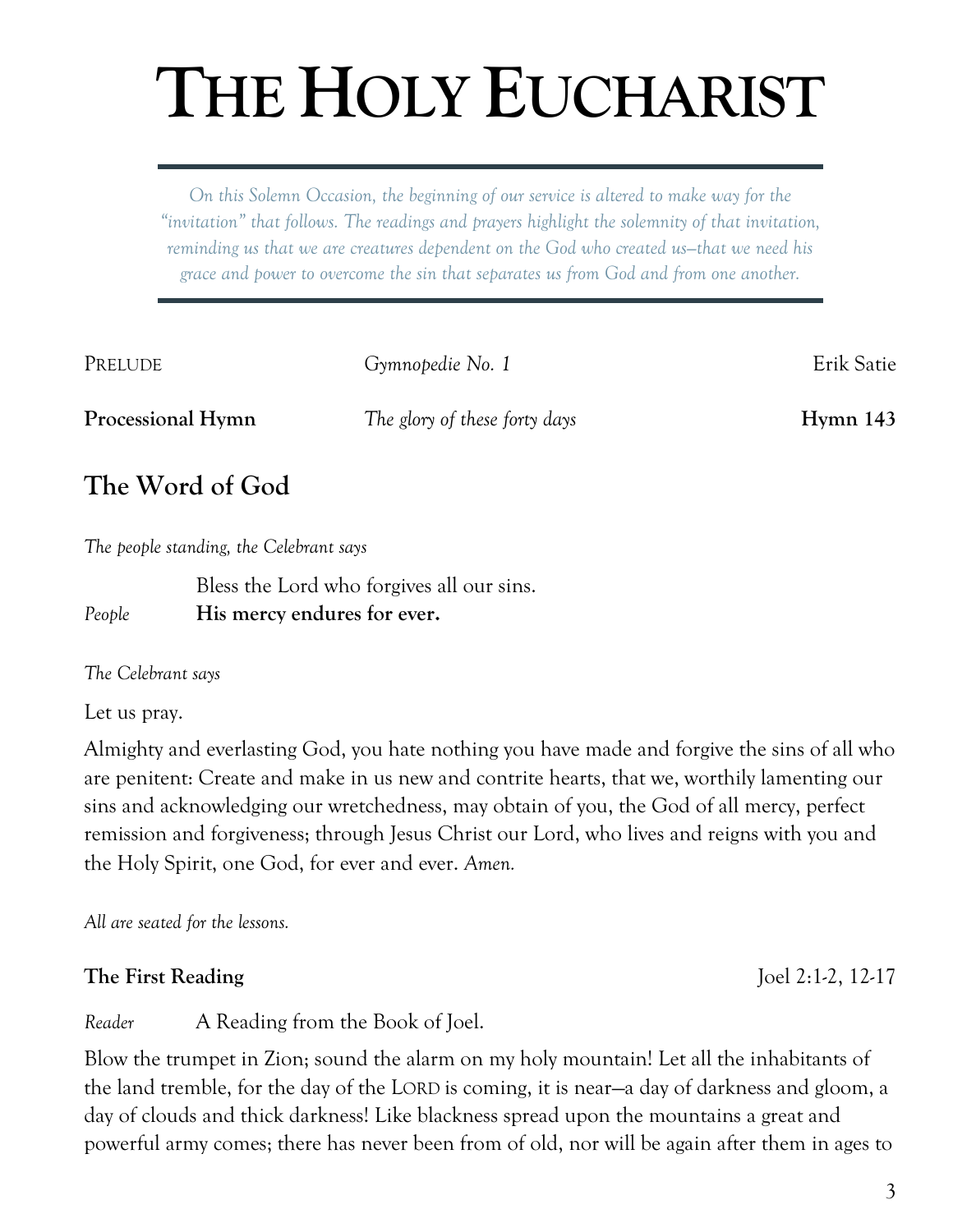come. Yet even now, says the LORD, return to me with all your heart, with fasting, with weeping, and with mourning; rend your hearts and not your clothing. Return to the LORD, your God, for he is gracious and merciful, slow to anger, and abounding in steadfast love, and relents from punishing. Who knows whether he will not turn and relent, and leave a blessing behind him, a grain offering and a drink offering for the LORD, your God? Blow the trumpet in Zion; sanctify a fast; call a solemn assembly; gather the people. Sanctify the congregation; assemble the aged; gather the children, even infants at the breast. Let the bridegroom leave his room, and let the bride her canopy. Between the vestibule and the altar let the priests, the ministers of the LORD, weep. Let them say, "Spare your people, O LORD, and do not make your heritage a mockery, a byword among the nations. Why should it be said among the peoples, 'Where is their God?'"

*Reader* The Word of the Lord. *People* **Thanks be to God.**

The LORD is full of compassion and mercy, \* slow to anger and of great kindness.

He will not always accuse us, \* nor will he keep his anger for ever.

He has not dealt with us according to our sins, \* nor rewarded us according to our wickedness.

For as the heavens are high above the earth, so is his mercy great upon those who fear him.

As far as the east is from the west, so far has he removed our sins from us.

As a father cares for his children, so does the LORD care for those who fear him.

For he himself knows whereof we are made; he remembers that we are but dust.

**The Second Reading** 2 Corinthians 5:20b–6:10

*Reader* A Reading from the Second Letter of Paul to the Corinthians.

We entreat you on behalf of Christ, be reconciled to God. For our sake he made him to be sin who knew no sin, so that in him we might become the righteousness of God. As we work together with him, we urge you also not to accept the grace of God in vain, for he says, "At an

**The Response** *Read in unison.* Psalm 103:8-14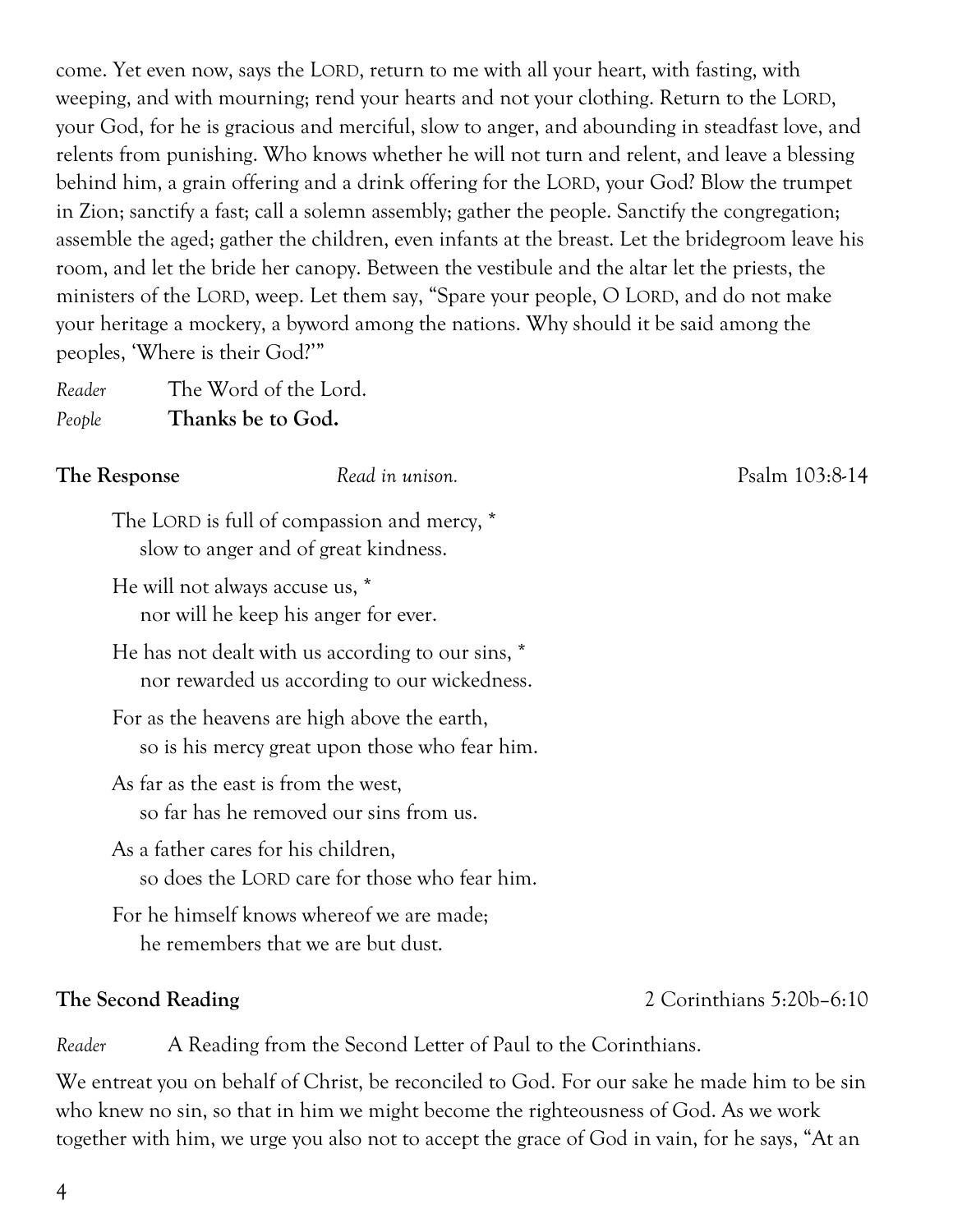acceptable time I have listened to you, and on a day of salvation I have helped you." See, now is the acceptable time; see, now is the day of salvation! We are putting no obstacle in anyone's way, so that no fault may be found with our ministry, but as servants of God we have commended ourselves in every way: through great endurance, in afflictions, hardships, calamities, beatings, imprisonments, riots, labors, sleepless nights, hunger; by purity, knowledge, patience, kindness, holiness of spirit, genuine love, truthful speech, and the power of God; with the weapons of righteousness for the right hand and for the left; in honor and dishonor, in ill repute and good repute. We are treated as imposters, and yet are true; as unknown, and yet are well known; as dying, and see—we are alive; as punished, and yet not killed, as sorrowful, yet always rejoicing; as poor, yet making many rich; as having nothing, and yet possessing everything.

The Word of the Lord. *People* **Thanks be to God.**

| Sequence Hymn   | Lord, who throughout these forty days | Hymn 142             |
|-----------------|---------------------------------------|----------------------|
| The Holy Gospel |                                       | Matthew 6:1-6, 16-21 |

*Then, all standing, the Deacon or a Priest reads the Gospel, first saying*

The Holy Gospel of our Lord Jesus Christ according to Matthew.

#### *People* **Glory to you, Lord Christ.**

Jesus said, "Beware of practicing your piety before others in order to be seen by them; for then you have no reward from your Father in heaven.

"So whenever you give alms, do not sound a trumpet before you, as the hypocrites do in the synagogues and in the streets, so that they may be praised by others. Truly I tell you, they have received their reward. But when you give alms, do not let your left hand know what your right hand is doing, so that your alms may be done in secret; and your Father who sees in secret will reward you.

"And whenever you pray, do not be like the hypocrites; for they love to stand and pray in the synagogues and at the street corners, so that they may be seen by others. Truly I tell you, they have received their reward. But whenever you pray, go into your room and shut the door and pray to your Father who is in secret; and your Father who sees in secret will reward you.

"And whenever you fast, do not look dismal, like the hypocrites, for they disfigure their faces so as to show others that they are fasting. Truly I tell you, they have received their reward. But when you fast, put oil on your head and wash your face, so that your fasting may be seen not by others but by your Father who is in secret; and your Father who sees in secret will reward you.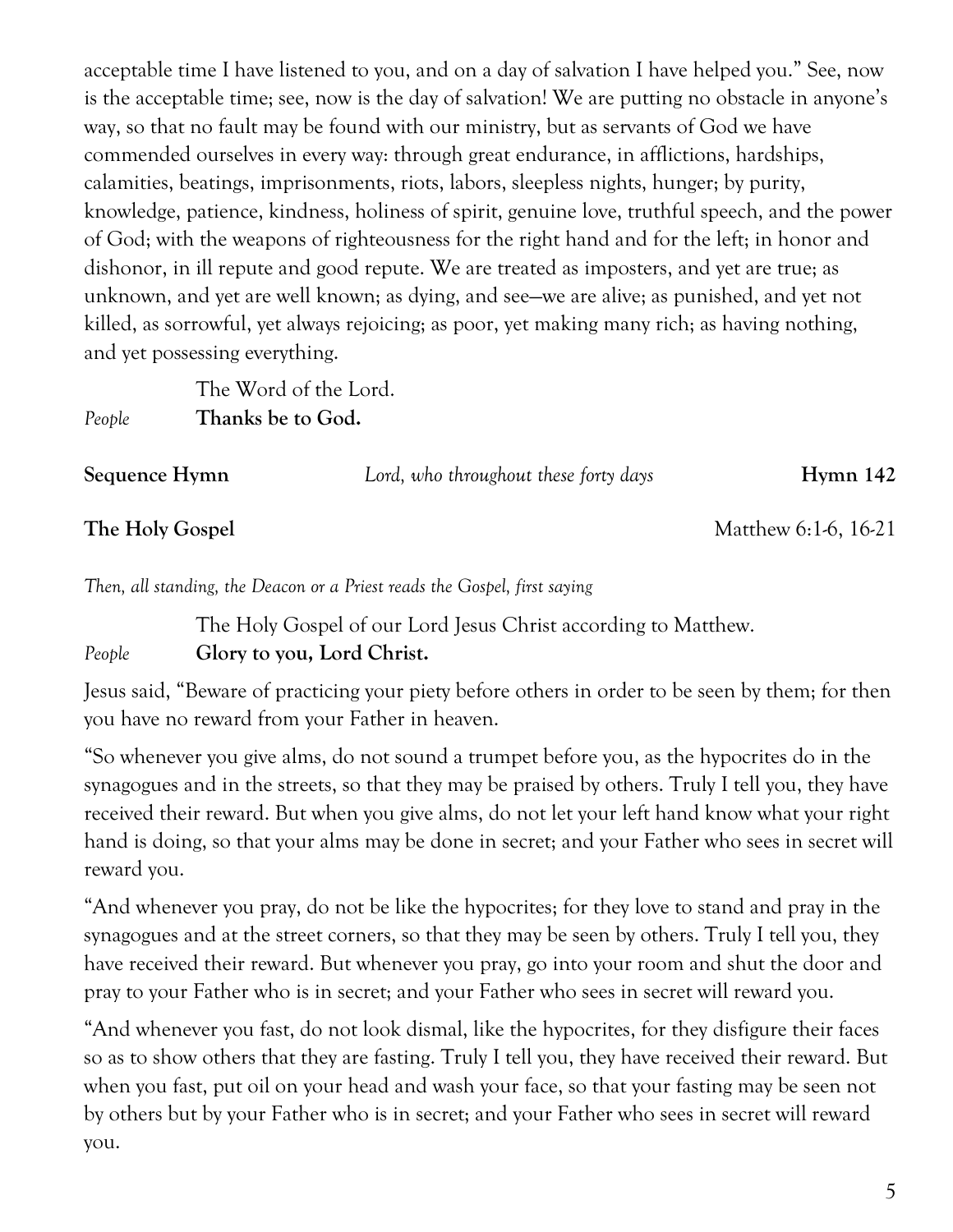"Do not store up for yourselves treasures on earth, where moth and rust consume and where thieves break in and steal; but store up for yourselves treasures in heaven, where neither moth nor rust consumes and where thieves do not break in and steal. For where your treasure is, there your heart will be also.

The Gospel of the Lord. *People* **Praise to you, Lord Christ.**

**The Sermon** The Rev. Shane Patrick Gormley

*After the Sermon, all stand, and the Celebrant or Minister appointed invites the people to the observance of a holy Lent, saying*

Dear People of God: the first Christians observed with great devotion the days of our Lord's passion and resurrection, and it became the custom of the Church to prepare for them by a season of penitence and fasting. This season of Lent provided a time in which converts to the faith were prepared for Holy Baptism. It was also a time when those who, because of notorious sins, had been separated from the body of the faithful were reconciled by penitence and forgiveness, and restored to the fellowship of the Church. Thereby, the whole congregation was put in mind of the message of pardon and absolution set forth in the Gospel of our Savior, and of the need which all Christians continually have to renew their repentance and faith.

I invite you, therefore, in the name of the Church, to the observance of a holy Lent, by selfexamination and repentance; by prayer, fasting, and self-denial; and by reading and meditating on God's holy Word. And, to make a right beginning of repentance, and as a mark of our mortal nature, let us now kneel *[in body or heart]* before our Lord, our maker and redeemer.

*Silence is then kept for a time, all kneeling as are able.* 

*If ashes are to be imposed, the Celebrant says the following prayer*

Almighty God, you have created us out of the dust of the earth: Grant that these ashes may be to us a sign of our mortality and penitence, that we may remember that it is only by your gracious gift that we are given everlasting life; through Jesus Christ our Savior. *Amen*.

> *All are invited to come forward to have Ashes imposed upon their forehead at this time. These Ashes are themselves sacramental – they are an outward sign of our mortality, and of our trust in God's strength to raise us out of death into eternal life.*

> > *A Prie-Dieu is provided if you wish to kneel.*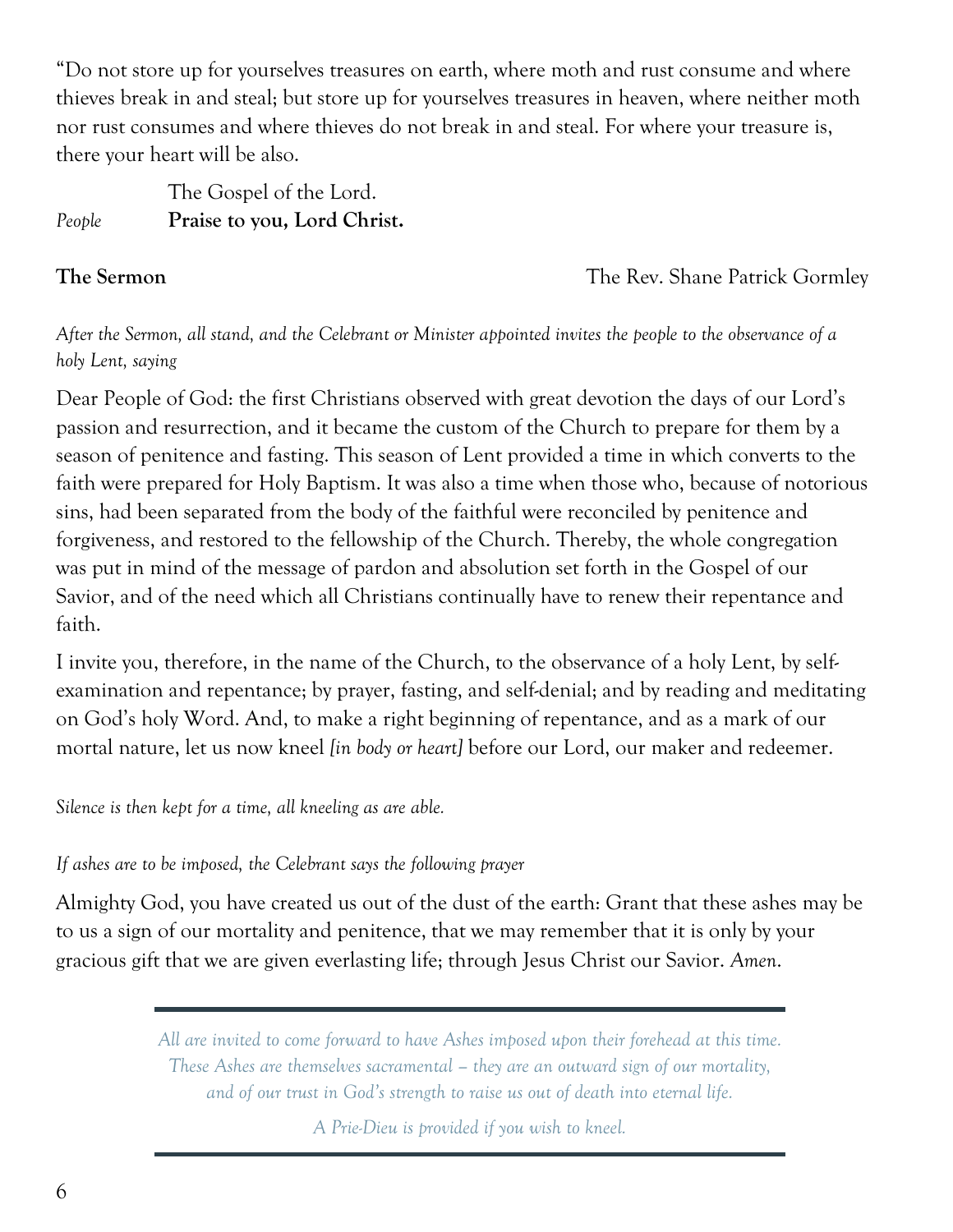*The Ashes are imposed with the following words*

Remember that you are dust, and to dust you shall return.

*The following Psalm is then said by the Celebrant and People together*

| Psalm 51 |                                                                                                  | Miserere mei, Deus                                            |
|----------|--------------------------------------------------------------------------------------------------|---------------------------------------------------------------|
|          | in your great compassion blot out my offenses.                                                   | Have mercy on me, O God, according to your loving-kindness; * |
|          | Wash me through and through from my wickedness *<br>and cleanse me from my sin.                  |                                                               |
|          | For I know my transgressions, *<br>and my sin is ever before me                                  |                                                               |
|          | Against you only have I sinned *<br>and done what is evil in your sight.                         |                                                               |
|          | And so you are justified when you speak *<br>and upright in your judgment.                       |                                                               |
|          | Indeed, I have been wicked from my birth, *<br>a sinner from my mother's womb.                   |                                                               |
|          | For behold, you look for truth deep within me, *<br>and will make me understand wisdom secretly. |                                                               |
|          | Purge me from my sin, and I shall be pure; *<br>wash me, and I shall be clean indeed.            |                                                               |
|          | Make me hear of joy and gladness, *<br>that the body you have broken may rejoice.                |                                                               |
|          | Hide your face from my sins *<br>and blot out all my iniquities.                                 |                                                               |
|          | Create in me a clean heart, O God, *<br>and renew a right spirit within me.                      |                                                               |
|          | Cast me not away from your presence *<br>and take not your holy Spirit from me.                  |                                                               |
|          | Give me the joy of your saving help again *<br>and sustain me with your bountiful Spirit.        |                                                               |
|          | I shall teach your ways to the wicked, *<br>and sinners shall return to you.                     |                                                               |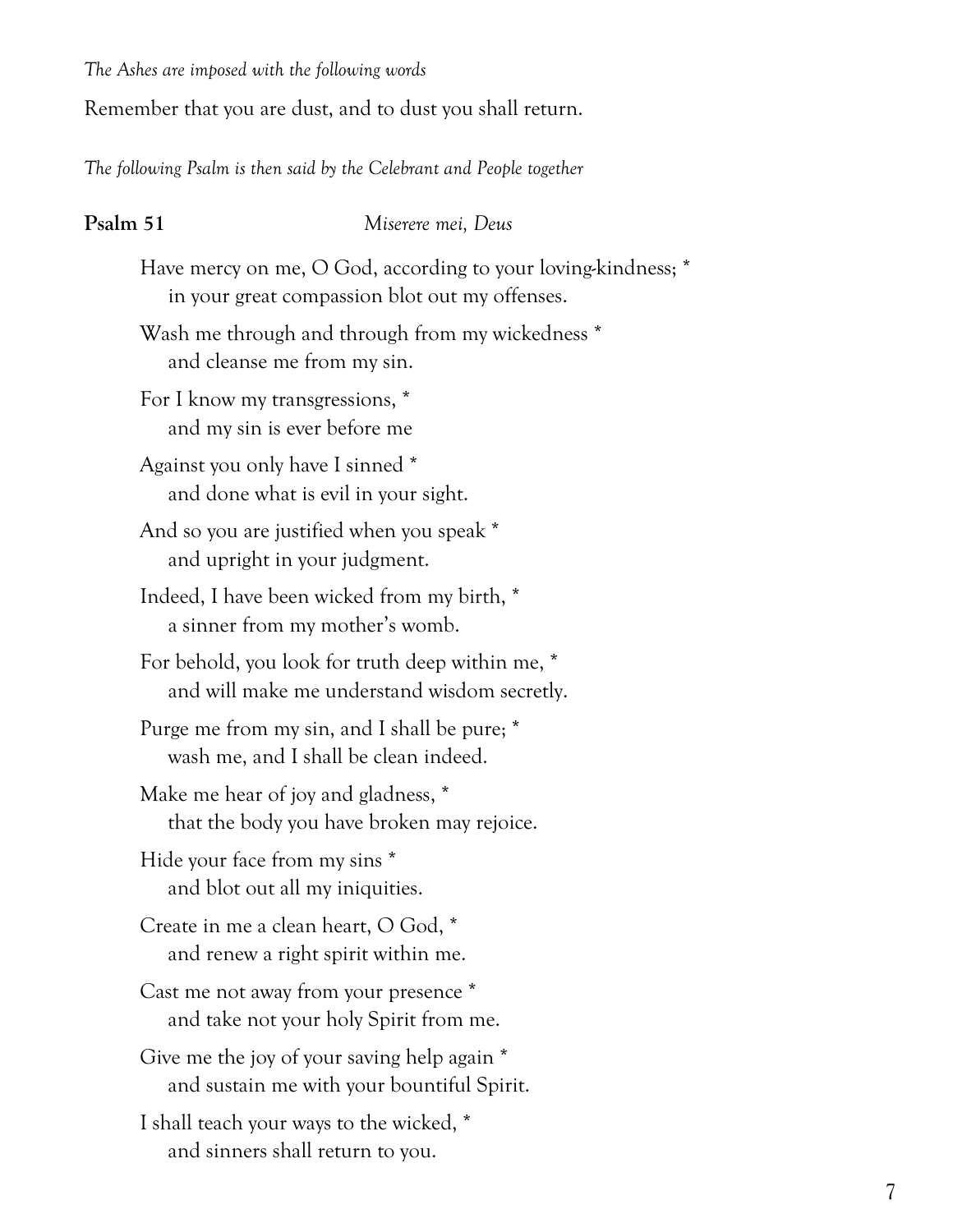Deliver me from death, O God, \* and my tongue shall sing of your righteousness, O God of my salvation.

Open my lips, O Lord, \* and my mouth shall proclaim your praise.

Had you desired it, I would have offered sacrifice; \* but you take no delight in burnt-offerings.

The sacrifice of God is a troubled spirit; \* a broken and contrite heart, O God, you will not despise.

#### **Litany of Penitence**

*The Celebrant and People together, all kneeling, as are able*

Most holy and merciful Father: We confess to you and to one another, and to the whole communion of saints in heaven and on earth, that we have sinned by our own fault in thought, word, and deed; by what we have done, and by what we have left undone.

#### *The Celebrant continues*

We have not loved you with our whole heart, and mind, and strength. We have not loved our neighbors as ourselves. We have not forgiven others, as we have been forgiven. **Have mercy on us, Lord.**

We have been deaf to your call to serve, as Christ served us. We have not been true to the mind of Christ. We have grieved your Holy Spirit. **Have mercy on us, Lord.**

We confess to you, Lord, all our past unfaithfulness: the pride, hypocrisy, and impatience of our lives,

**We confess to you, Lord.**

Our self-indulgent appetites and ways, and our exploitation of other people, **We confess to you, Lord.**

Our anger at our own frustration, and our envy of those more fortunate than ourselves, **We confess to you, Lord.**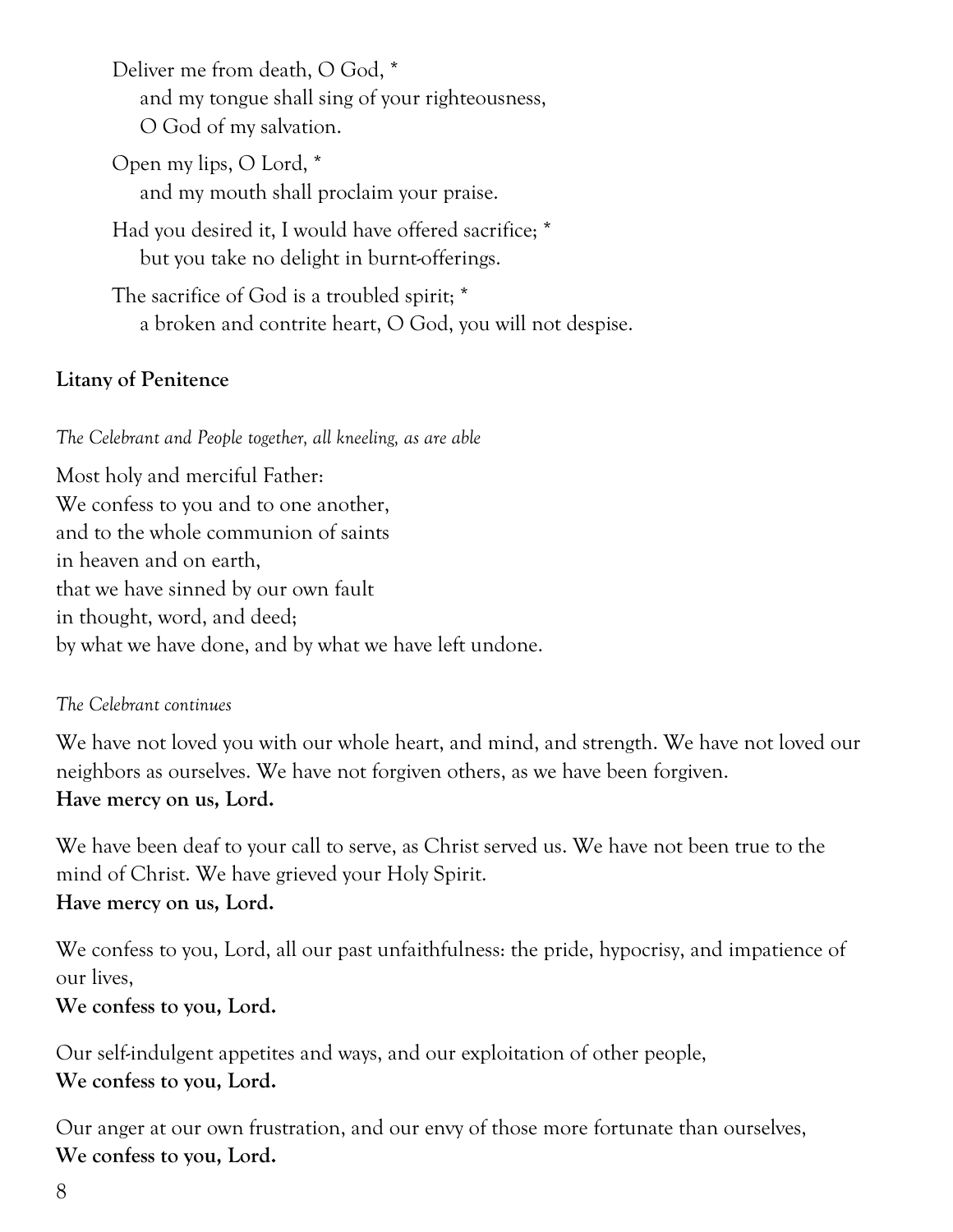Our negligence in prayer and worship, and our failure to commend the faith that is in us, **We confess to you, Lord.**

Accept our repentance, Lord, for the wrongs we have done: for our blindness to human need and suffering, and our indifference to injustice and cruelty,

#### **Accept our repentance, Lord.**

For all false judgments, for uncharitable thoughts toward our neighbors, and for our prejudice and contempt toward those who differ from us,

#### **Accept our repentance, Lord.**

For our waste and pollution of your creation, and our lack of concern for those who come after us,

**Accept our repentance, Lord.**

Restore us, good Lord, and let your anger depart from us; **Favorably hear us, for your mercy is great.**

Accomplish in us the work of your salvation, **That we may show forth your glory in the world.**

By the cross and passion of your Son our Lord, **Bring us with all your saints to the joy of his resurrection.**

#### *The Bishop, if present, or the Priest, stands and, facing the people, says*

Almighty God, the Father of our Lord Jesus Christ, who desires not the death of sinners, but rather that they may turn from their wickedness and live, has given power and commandment to his ministers to declare and pronounce to his people, being penitent, the absolution and remission of their sins. He pardons and absolves all those who truly repent, and with sincere hearts believe his holy Gospel.

Therefore we beseech him to grant us true repentance and his Holy Spirit, that those things may please him which we do on this day, and that the rest of our life hereafter may be pure and holy, so that at the last we may come to his eternal joy; through Jesus Christ our Lord. *Amen*.

#### **The Peace**

*All stand. The Celebrant says to the people*

The peace of the Lord be always with you. *People* **And also with you.**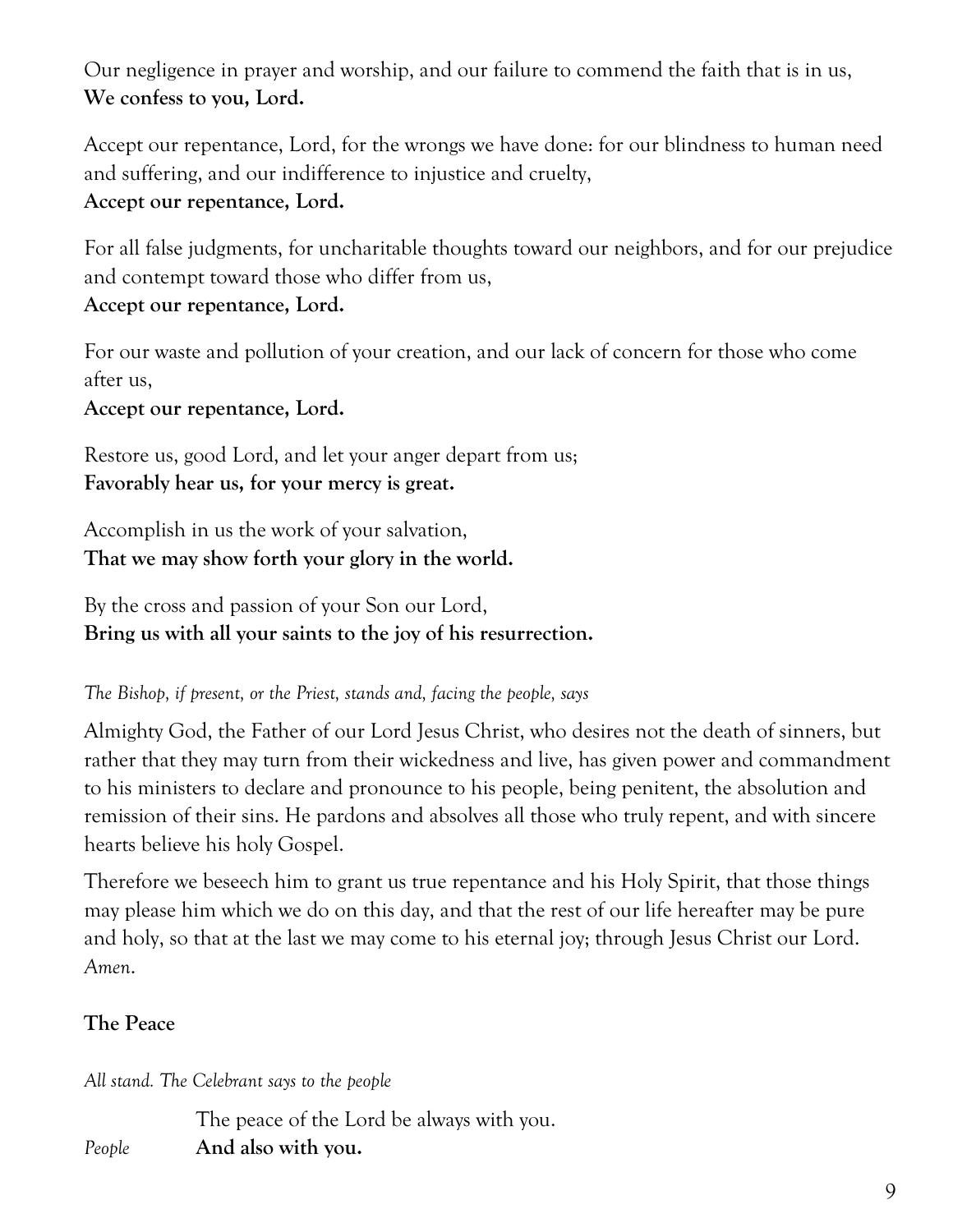*Then the Ministers and People may greet one another in the name of the Lord.*

## **Holy Communion**

*During the Offertory, a hymn, psalm, or anthem may be sung.*

*Representatives of the congregation bring the people's offerings of bread and wine, and money or other gifts, to the deacon or celebrant. The people stand while the offerings are presented and placed on the Altar.*

| Offertory Hymn | Here, O my Lord, I see thee face to face | Hymn 318 |
|----------------|------------------------------------------|----------|
|                |                                          |          |

#### **The Great Thanksgiving** *Eucharistic Prayer A*

*The people remain standing. The Celebrant, whether bishop or priest, faces them and sings or says*

| The Lord be with you.                             |
|---------------------------------------------------|
| People And also with you.                         |
| Celebrant Lift up your hearts.                    |
| People We lift them to the Lord.                  |
| Celebrant Let us give thanks to the Lord our God. |
| People It is right to give him thanks and praise. |

#### *Then, facing the Holy Table, the Celebrant proceeds*

It is right, and a good and joyful thing, always and everywhere to give thanks to you, Father Almighty, Creator of heaven and earth, through Jesus Christ our Lord; who was tempted in every way as we are, yet did not sin. By his grace we are able to triumph over every evil, and to live no longer for ourselves but for him who died for us and rose again. Therefore we praise you, joining our voices with Angels and Archangels and with all the company of heaven, who for ever sing this hymn to proclaim the glory of your Name:

| Sanctus | (found at the front of the hymnal) | $S-130$ |
|---------|------------------------------------|---------|
|         |                                    |         |

#### *Celebrant and People*

Holy, holy, holy Lord, God of power and might, heaven and earth and full of your glory. Hosanna in the highest. Blessed is he who comes in the name of the Lord. Hosanna in the highest.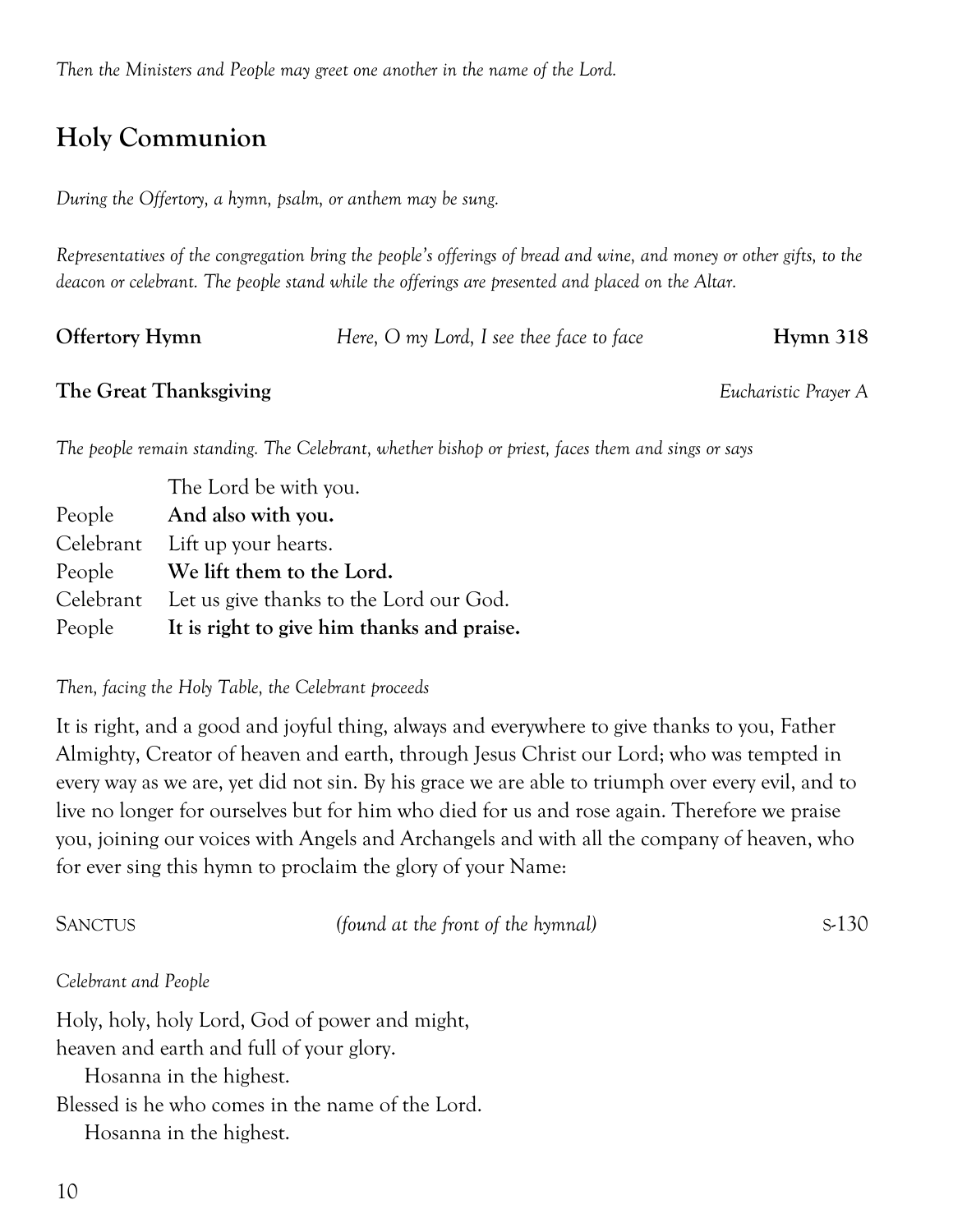#### *Then the Celebrant continues*

Holy and gracious Father: In your infinite love you made us for yourself; and, when we had fallen into sin and become subject to evil and death, you, in your mercy, sent Jesus Christ, your only and eternal Son, to share our human nature, to live and die as one of us, to reconcile us to you, the God and Father of all.

He stretched out his arms upon the cross, and offered himself, in obedience to your will, a perfect sacrifice for the whole world.

On the night he was handed over to suffering and death, our Lord Jesus Christ took bread; and when he had given thanks to you, he broke it, and gave it to his disciples, and said, "Take, eat: This is my Body, which is given for you. Do this for the remembrance of me."

After supper he took the cup of wine; and when he had given thanks, he gave it to them, and said, "Drink this, all of you: This is my Blood of the new Covenant, which is shed for you and for many for the forgiveness of sins. Whenever you drink it, do this for the remembrance of me."

Therefore we proclaim the mystery of faith:

#### *Celebrant and People*

**Christ has died. Christ is risen. Christ will come again.**

#### *The Celebrant continues*

We celebrate this memorial of our redemption, O Father, in this sacrifice of praise and thanksgiving. Recalling his death, resurrection, and ascension, we offer you these gifts.

Sanctify them by your Holy Spirit to be for your people the Body and Blood of your Son, the holy food and drink of new and unending life in him. Sanctify us also that we may faithfully receive this holy Sacrament, and serve you in unity, constancy, and peace; and at the last day bring us with all your saints into the joy of your eternal kingdom.

All this we ask through your Son Jesus Christ. By him, and with him, and in him, in the unity of the Holy Spirit all honor and glory is yours, Almighty Father, now and for ever. AMEN**.**

And now, as our Savior Christ has taught us, we are bold to say,

#### *People and Celebrant*

Our Father, who art in heaven, hallowed be thy Name,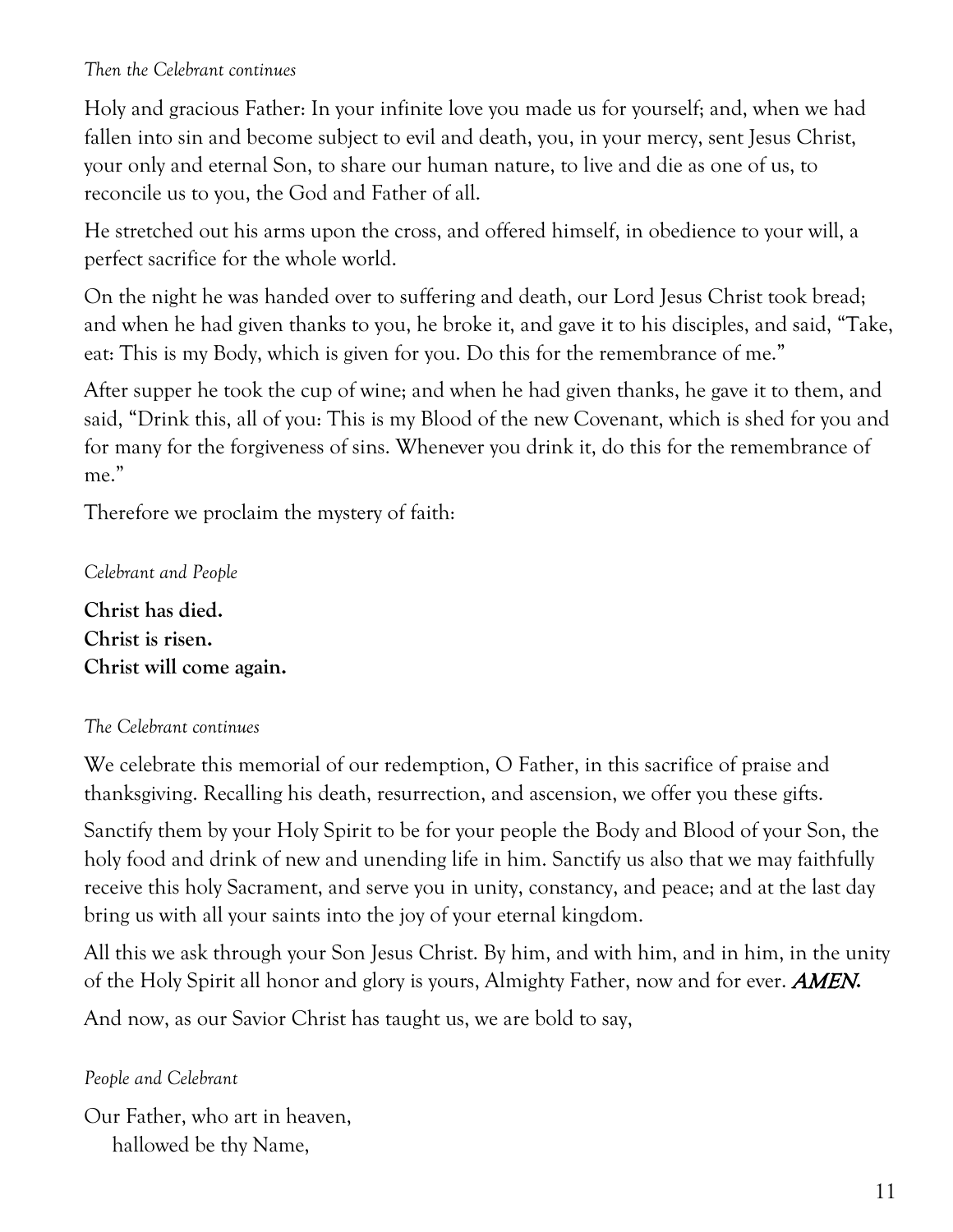|                              | thy kingdom come,                                              |                                    |         |
|------------------------------|----------------------------------------------------------------|------------------------------------|---------|
| thy will be done,            |                                                                |                                    |         |
|                              | on earth as it is in heaven.                                   |                                    |         |
|                              | Give us this day our daily bread.                              |                                    |         |
|                              | And forgive us our trespasses,                                 |                                    |         |
|                              | as we forgive those                                            |                                    |         |
|                              | who trespass against us.                                       |                                    |         |
|                              | And lead us not in to temptation,                              |                                    |         |
|                              | but deliver us from evil.                                      |                                    |         |
|                              | For thine is the kingdom,                                      |                                    |         |
|                              | and the power, and the glory,                                  |                                    |         |
|                              | for ever and ever. Amen.                                       |                                    |         |
|                              | The Breaking of the Bread                                      |                                    |         |
|                              | The Celebrant breaks the consecrated Bread.                    |                                    |         |
| A period of silence is kept. |                                                                |                                    |         |
| Then may be sung or said     |                                                                |                                    |         |
| Celebrant                    | Christ our Passover is sacrificed for us.                      |                                    |         |
| People                       | Therefore let us keep the feast.                               |                                    |         |
| <b>AGNUS DEI</b>             |                                                                | (found at the front of the hymnal) | $S-164$ |
|                              | Jesus, Lamb of God: have mercy on us.                          |                                    |         |
|                              | Jesus, bearer of our sins: have mercy on us.                   |                                    |         |
|                              | Jesus, redeemer of the world: give us your peace.              |                                    |         |
|                              | Facing the people, the Celebrant says the following Invitation |                                    |         |

The Gifts of God for the People of God.

*The ministers receive the Sacrament in both kinds, and then immediately deliver it to the people.*

**All baptized persons** *are welcome to receive communion. If you would prefer not to receive, you are invited to come forward for a blessing—just place your arms across your chest to indicate that you would like to receive a blessing instead.*  **Gluten-free hosts** *are also available.*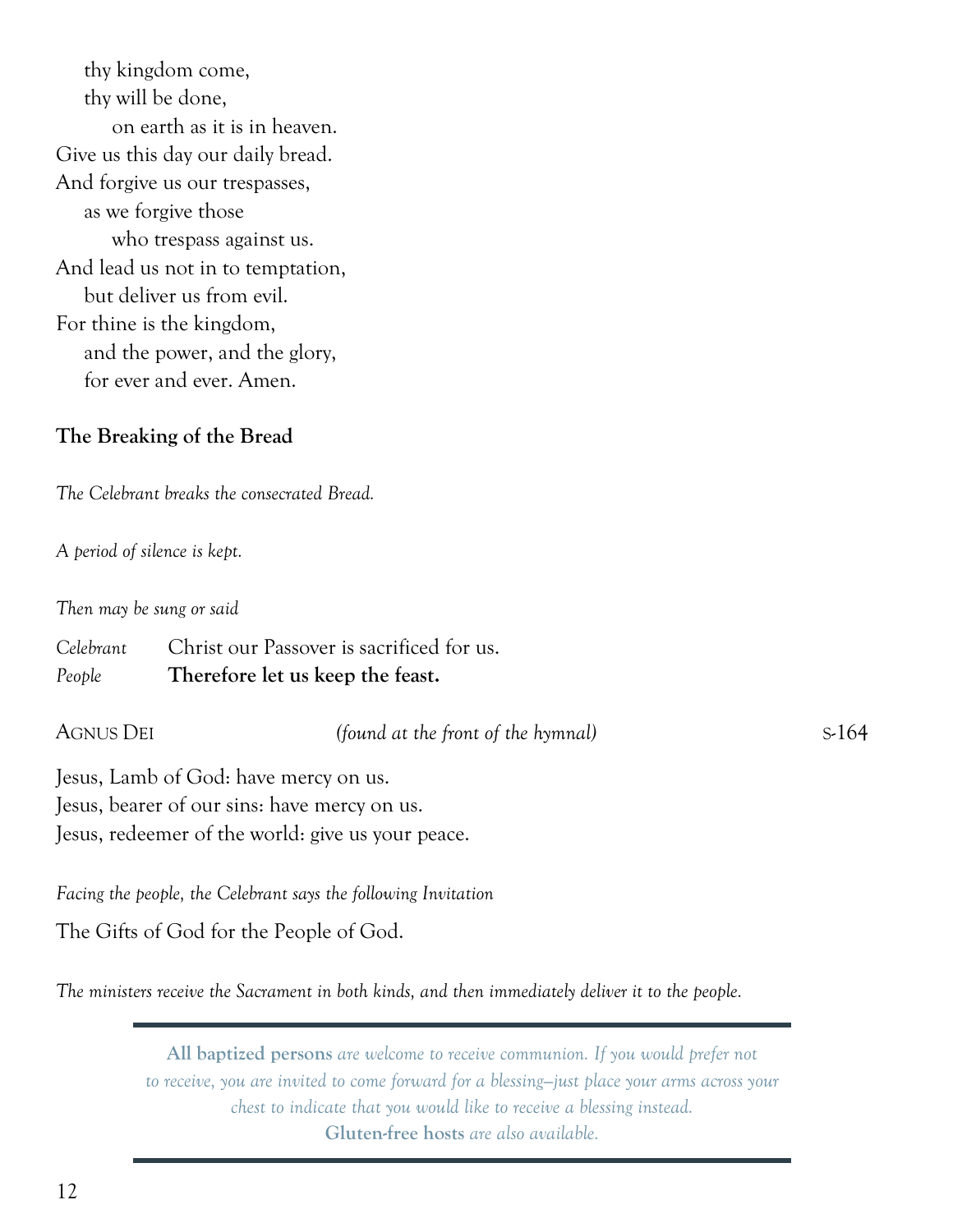*The Bread and the Cup are given to the communicants with these words*

The Body of Christ, the bread of heaven. The Blood of Christ, the cup of salvation.

*During the ministration of Communion, hymns, psalms, or anthems may be sung.*

| <b>COMMUNION INTERLUDE</b> | Gymnopedie No. 3 | Erik Satie |
|----------------------------|------------------|------------|
|----------------------------|------------------|------------|

*After Communion, the Celebrant says*

Let us pray.

#### *Celebrant and People*

Almighty and everliving God we thank you for feeding us with the spiritual food of the most precious Body and Blood of your Son our Savior Jesus Christ; and for assuring us in these holy mysteries that we are living members of the Body of your Son, and heirs of your eternal kingdom. And now, Father, send us out to do the work you have given us to do, to love and serve you as faithful witnesses of Christ our Lord. To him, to you, and to the Holy Spirit, be honor and glory, now and for ever. *Amen*.

#### THE SOLEMN PRAYER

*In Lent, in place of a seasonal blessing, a solemn Prayer over the People is used, as follows.*

*The Deacon, or in the absence of a deacon, the Celebrant says* Bow down before the Lord.

*The people kneel or bow and the Celebrant says the following prayer*

Grant, most merciful Lord, to your faithful people pardon and peace, that they may be cleansed from all their sins, and serve you with a quiet mind; through Christ our Lord. *Amen*.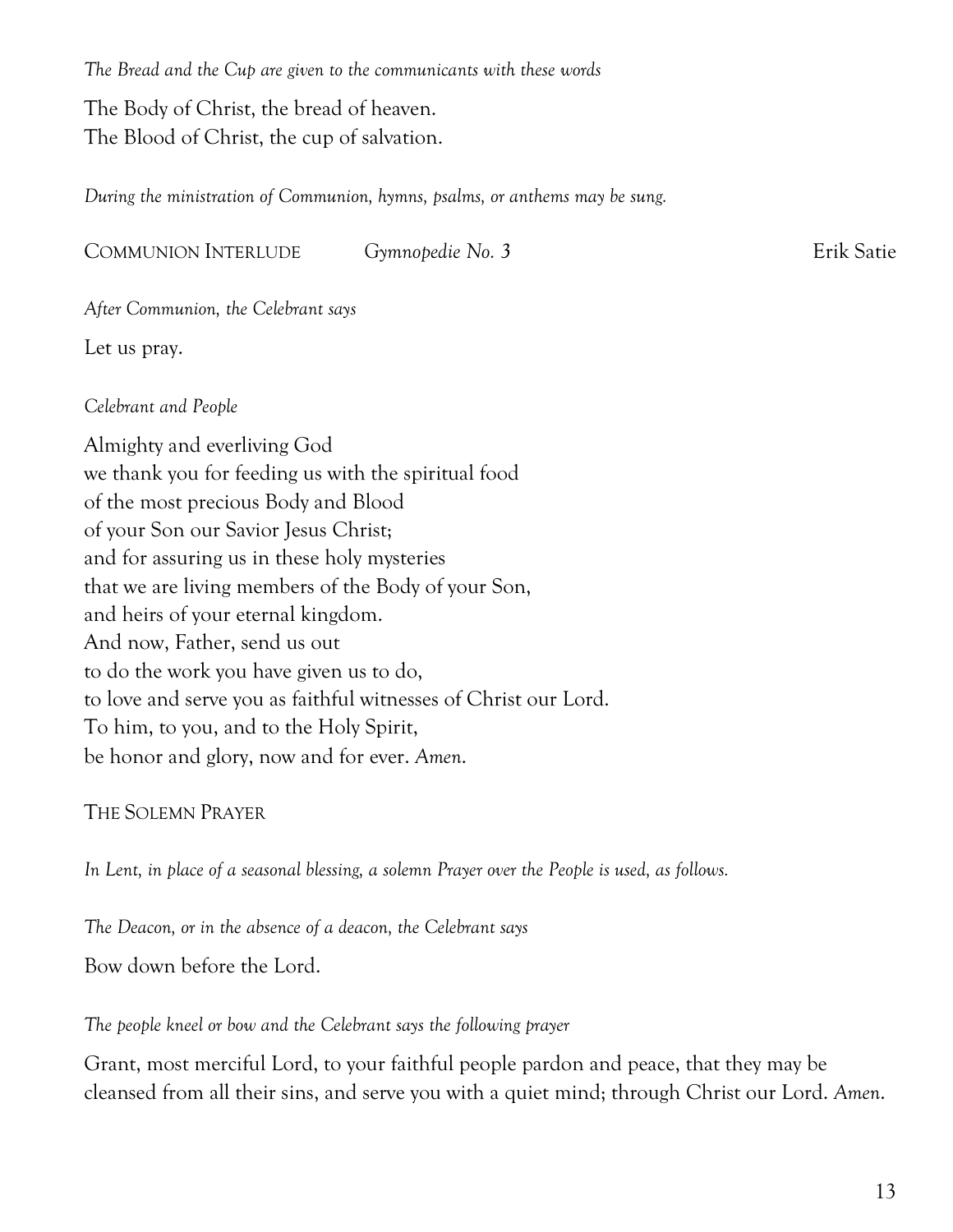**Recessional Hymn** *Eternal Lord of love, behold your Church* **Hymn 149** 

#### **Dismissal**

*The Deacon, or the Celebrant, dismisses them with these words*

Let us bless the Lord.

*People* **Thanks be to God.**

POSTLUDE Pie Jesu from Requiem **Produces** Gabriel Faure

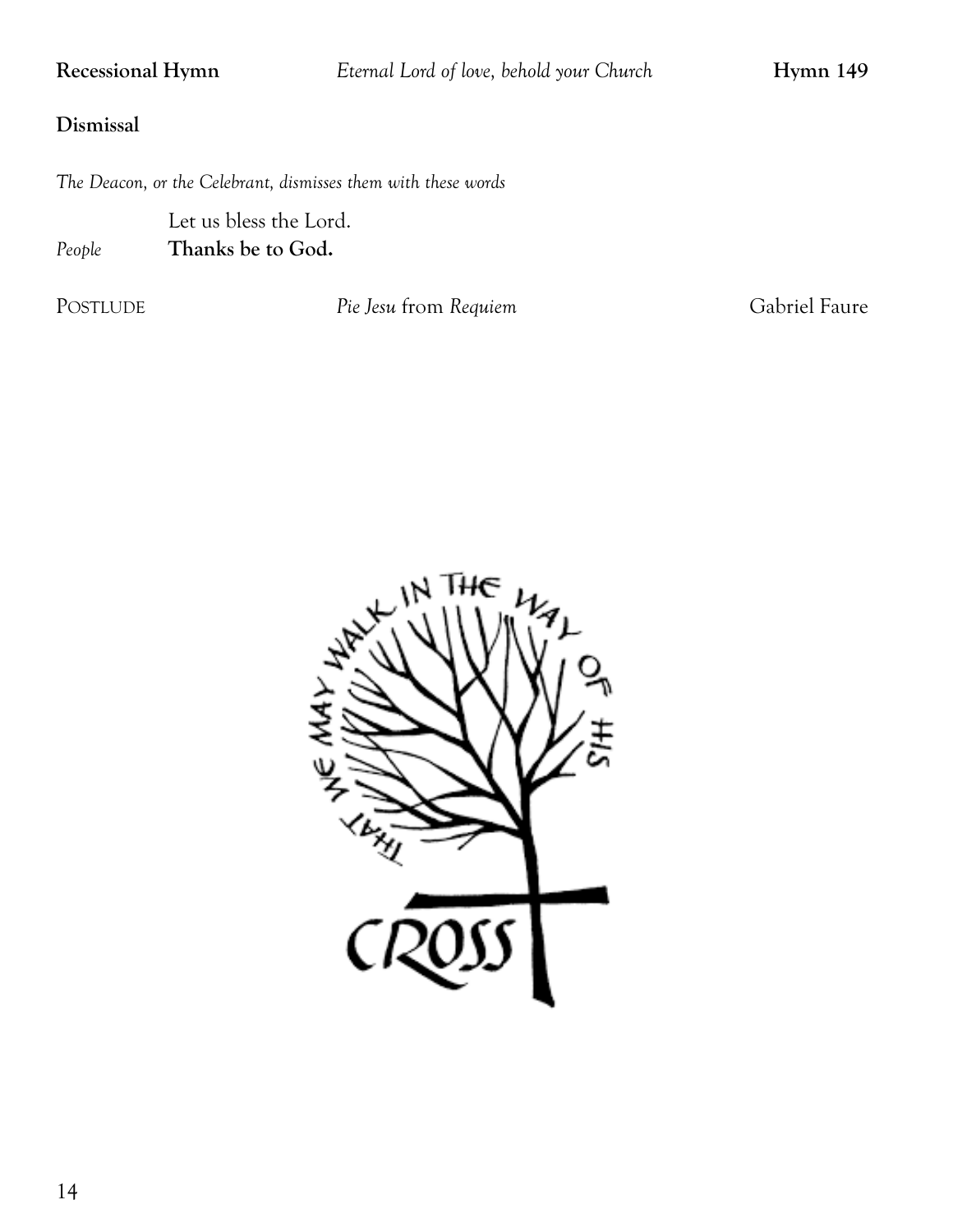### *Mark your calendar to join us throughout Lent and Holy Week!*

We hope you will continue to journey through Lent with us at Saint Peter's. This season, one of the ways we are deepening our life of faith is by reading Rowan Williams's *Being Disciples*. You are welcome to join us as we learn more about what it means to be disciples of Jesus in the world today. Join us on Sundays after church (beginning Sunday, March 17) and Wednesday evenings (Evening Prayer at 6:40 pm, Soup & Sandwich Dinner at 7:00 pm) to be a part of the discussion, whether you're reading along or not (books available from Father Shane). All are welcome here at Saint Peter's.

## **HOLY WEEK AT SAINT PETER'S**



### **EASTER SUNDAY MORNING**

April 21, 2019 10:00 am Holy Eucharist